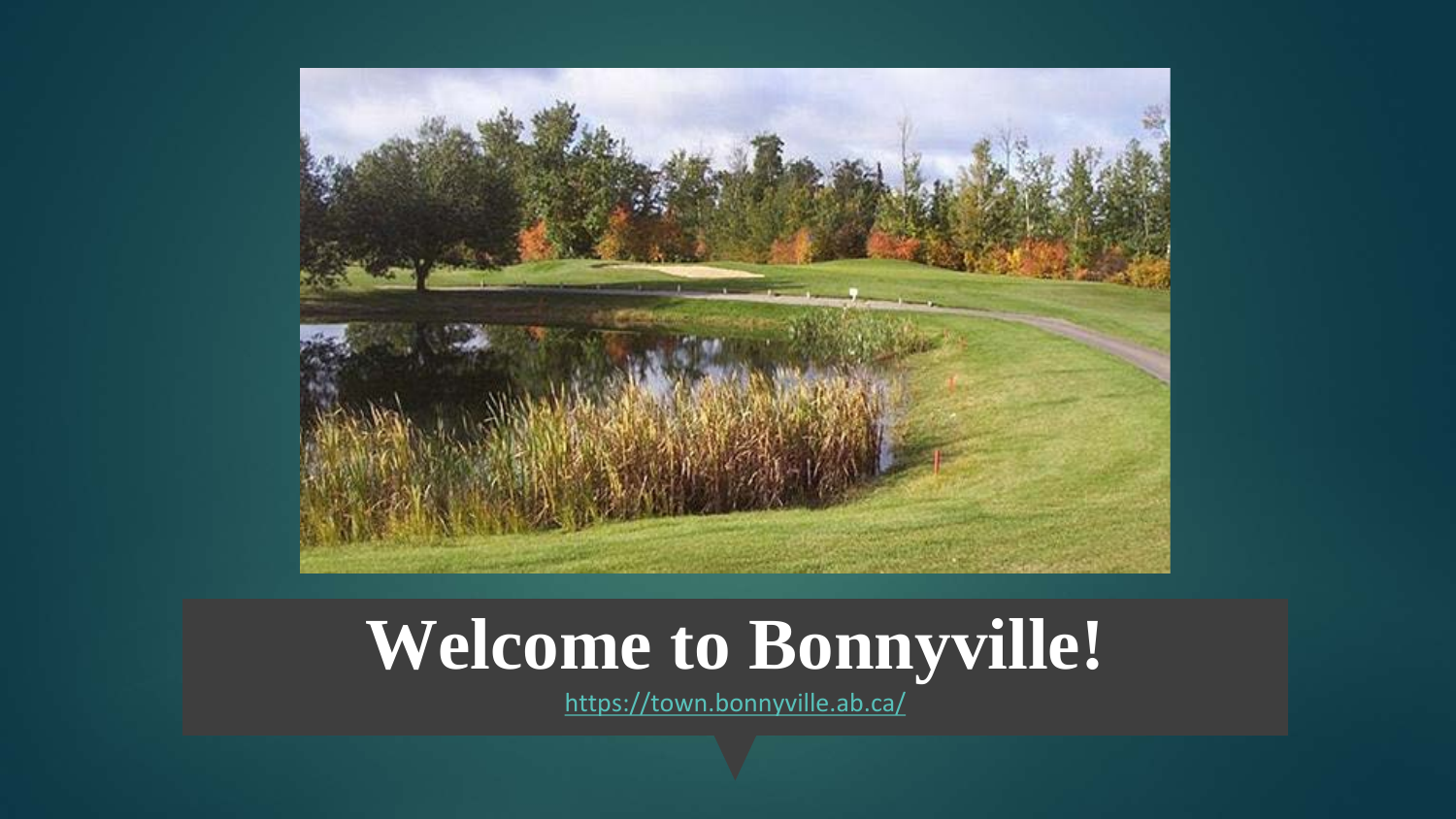



### **Location**

 $\geq$  240 km (2  $\frac{1}{2}$  hrs) from Edmonton  $>$  416 km (4 hrs) from Fort McMurray  $>$  152 km (1  $\frac{1}{2}$  hrs) from Lloydminster

 $\sum$ 

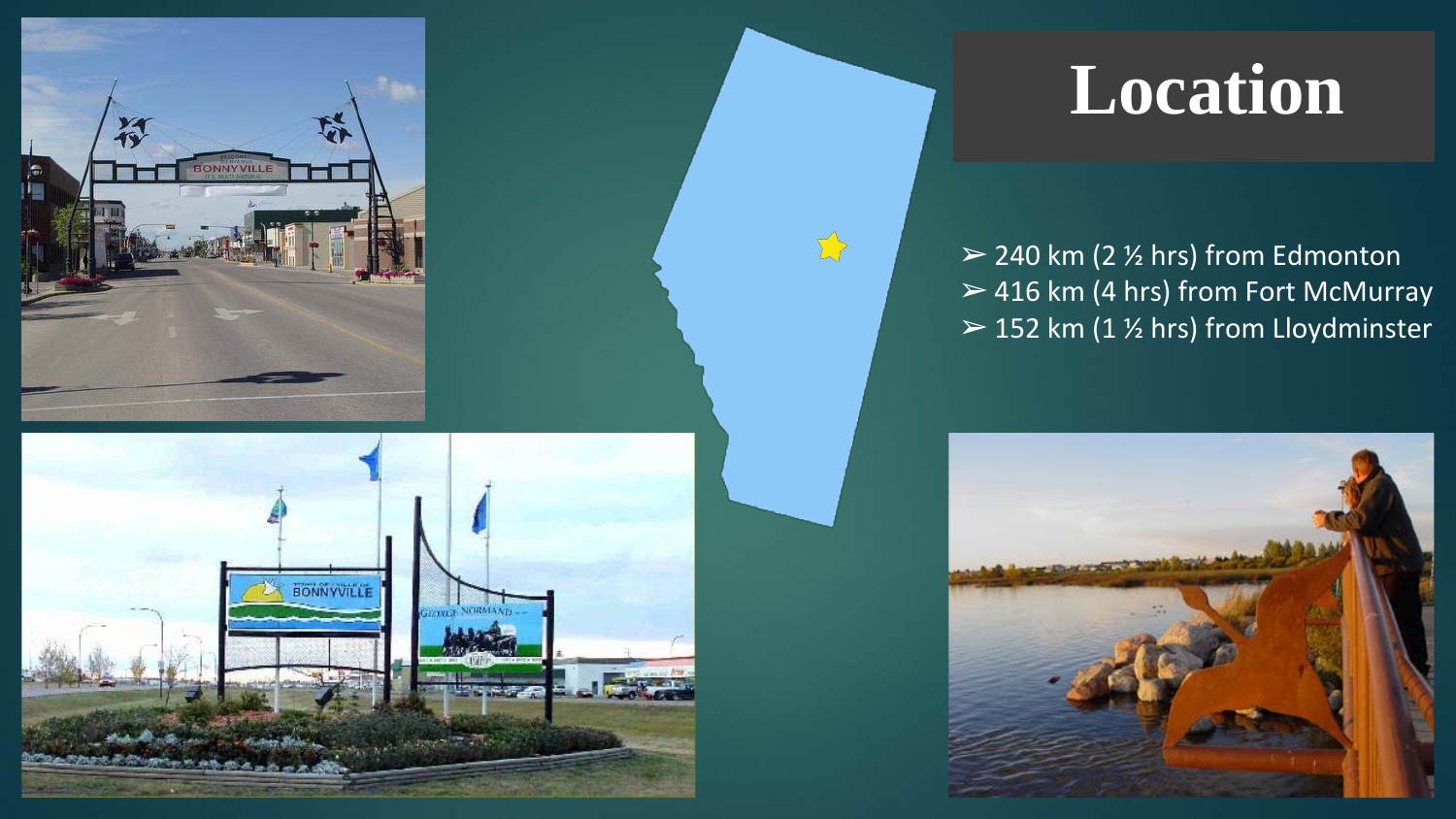



### **Town of Bonnyville**

- Population: 6,837
- Median age: 34.4
- 10.3% population 65+
- Economic Base:
	- o Agriculture
	- o Oil & Gas
	- o Construction
- Located on the north shore of Jessie Lake
- Home to the Bonnyville Pontiacs AJHL
- Town's motto "it's Multi-Natural" refers to the town's celebration of its diverse cultural heritage and rich natural resources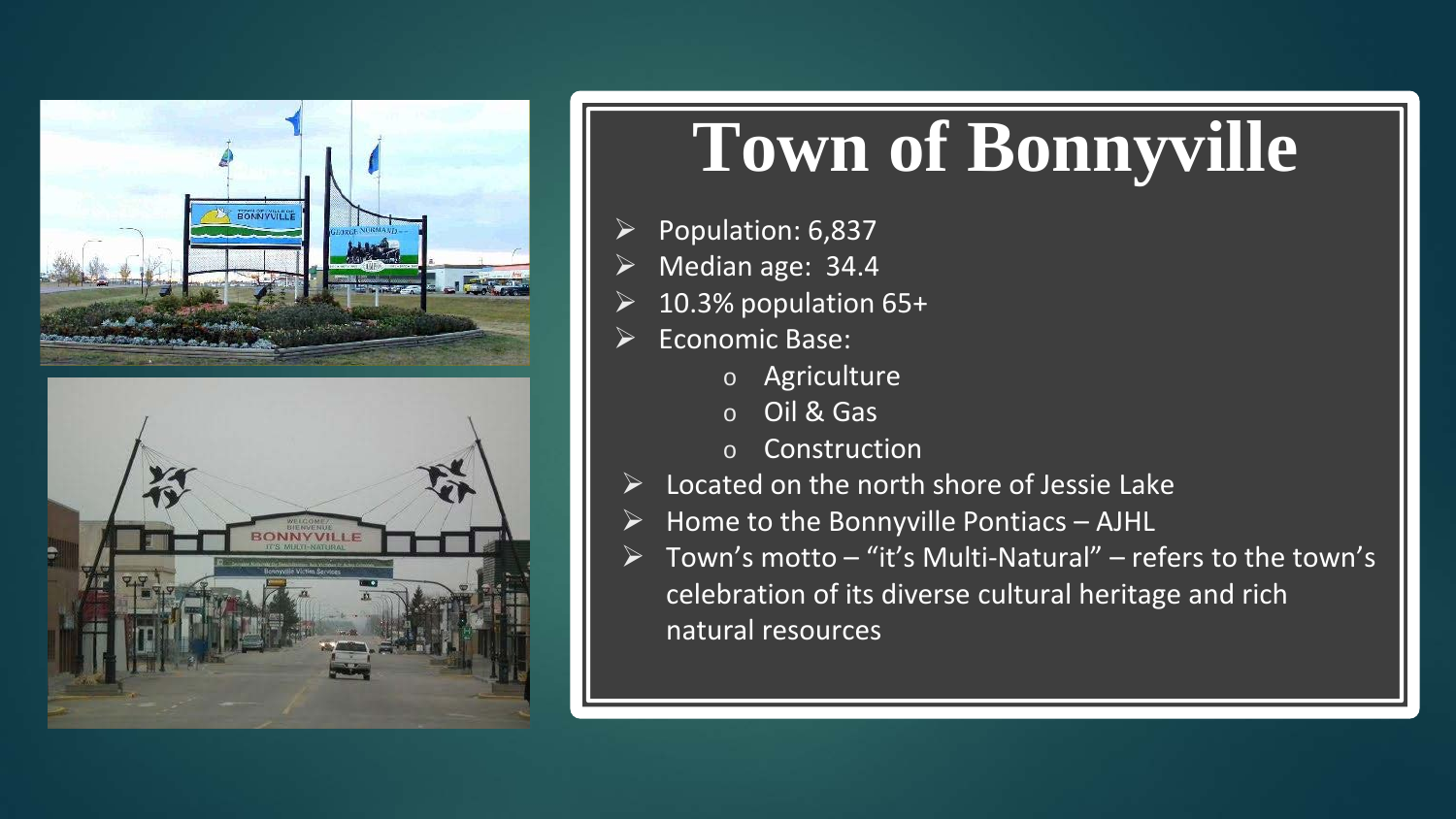#### **Municipal District of Bonnyville**



- $\triangleright$  Population: 13,575
- $\triangleright$  Median age: 37.5
- $\geq 11.9\%$  of population 65+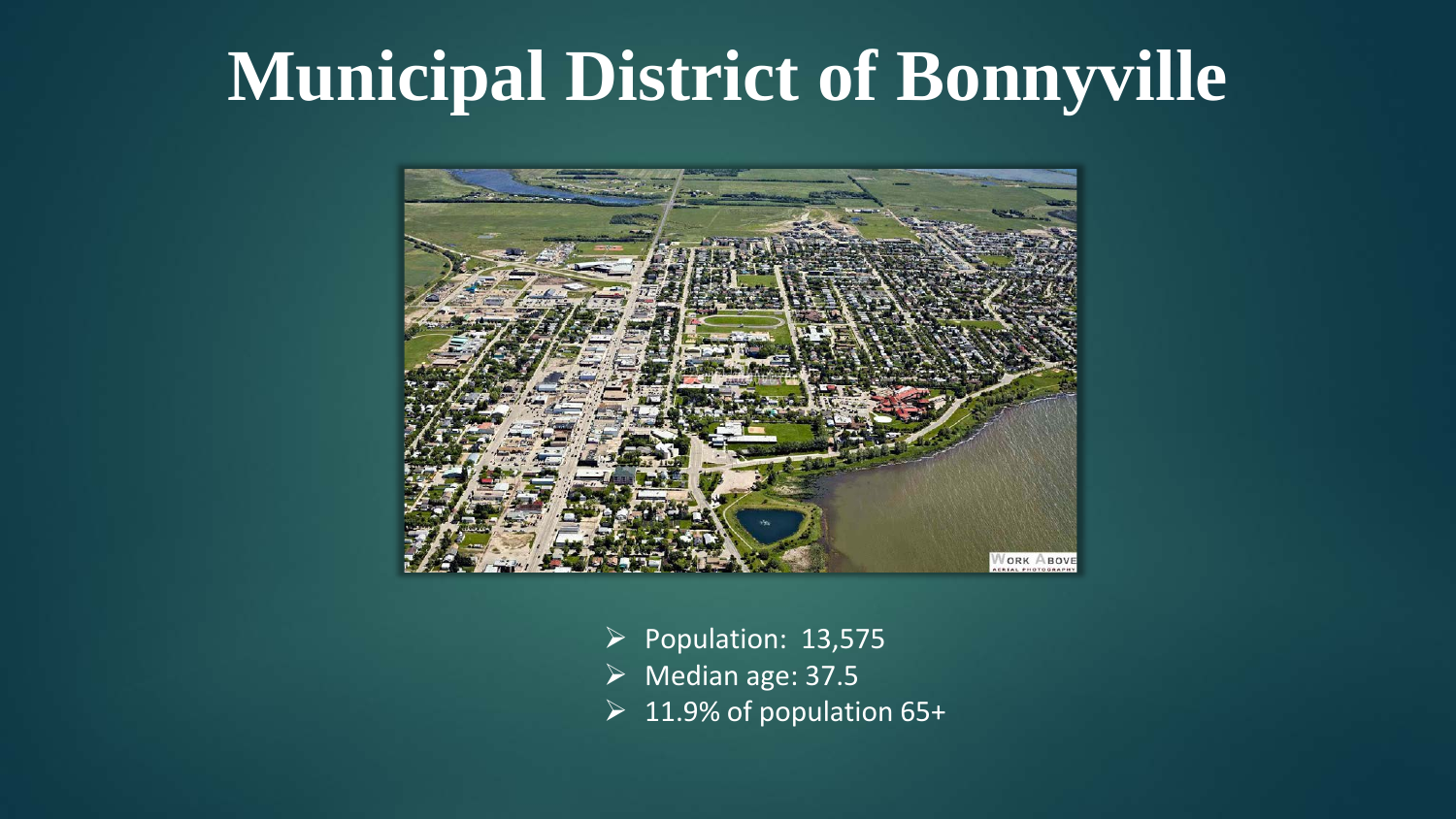

- $\triangleright$  Indoor swimming pool
- Golf & country club
- $\triangleright$  Bowling alley
- $\triangleright$  Curling club
- $\triangleright$  Skateboard park
- $\triangleright$  Cultural centre
- $\triangleright$  Parks & playgrounds
- Jessie Lake Trail

### **Recreation**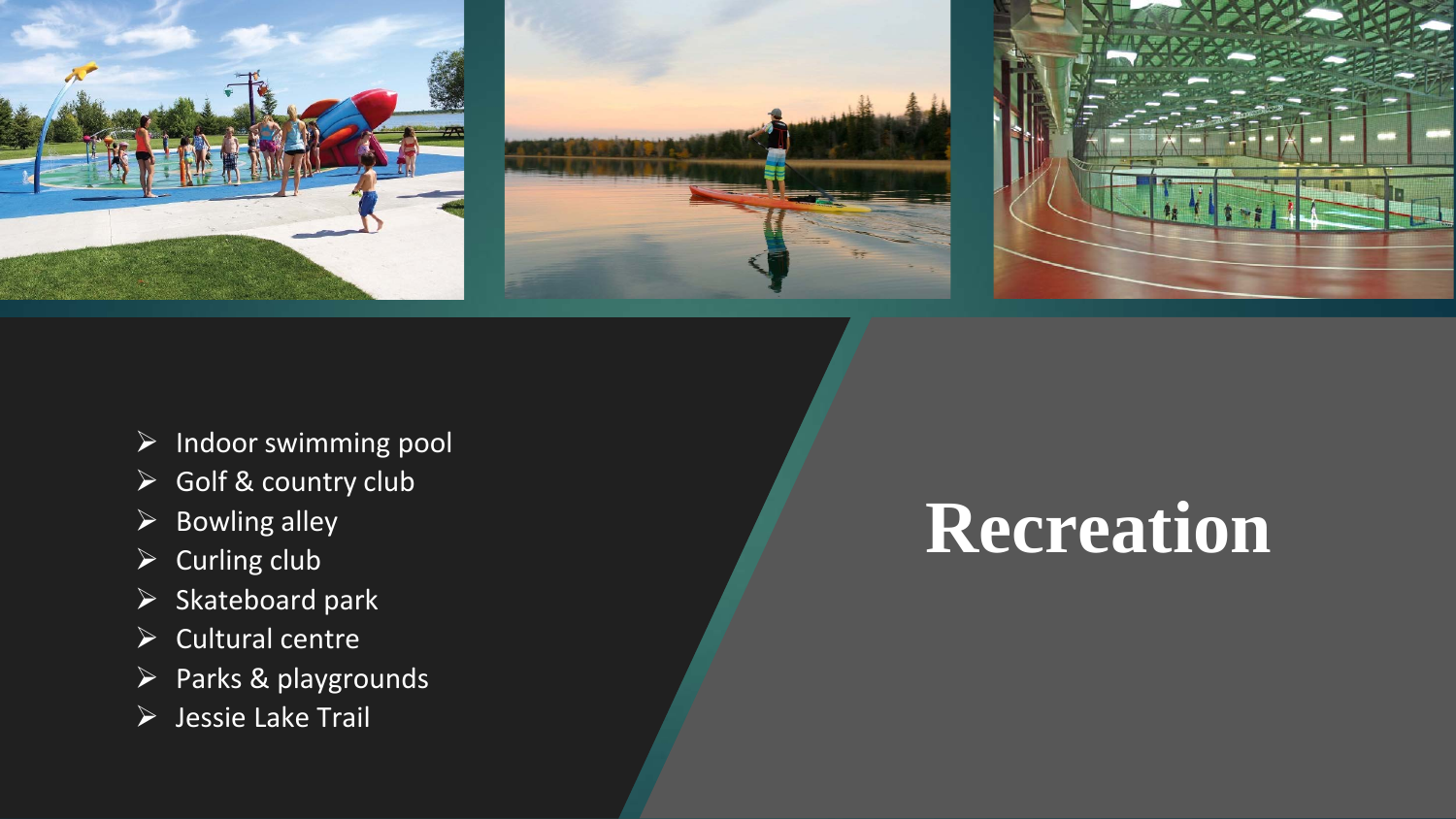# **Bonnyville Healthcare Centre**

- 24 Hour active emergency: 70 100 visits/day
- 24 Active treatment beds
- 30 Auxiliary beds
- Day surgery
- Continuing care wing
- $\triangleright$  50 Nursing home beds
- Obstetrics: 300 deliveries/year
- Anesthetists
- $\triangleright$  Laboratory
- $\triangleright$  Palliative Care
- Community cancer centre
- $\triangleright$  Public cealth
- $\triangleright$  Home care
- Speech & language pathology
- AADAC
- Social services
- Orthopedic surgery

5001 Lakeshore Dr. Bonnyville, AB T9N 2J7 (780) 826-3311

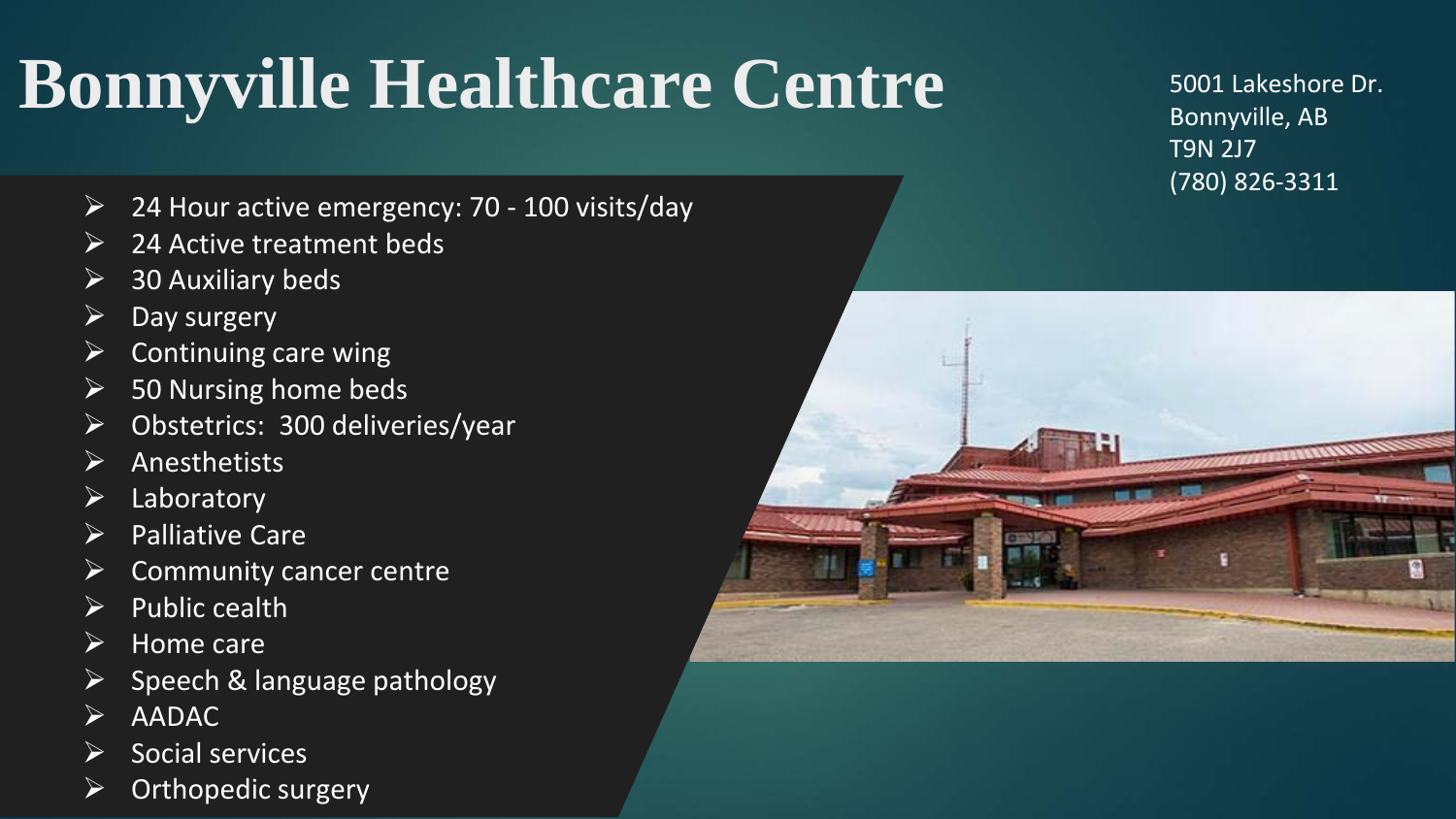

- ➢ Visiting Specialists:
	- o Cardiologist
	- o Internist
	- o Obstetrician
	- o Pediatrician
	- o Radiologist
	- o Urologist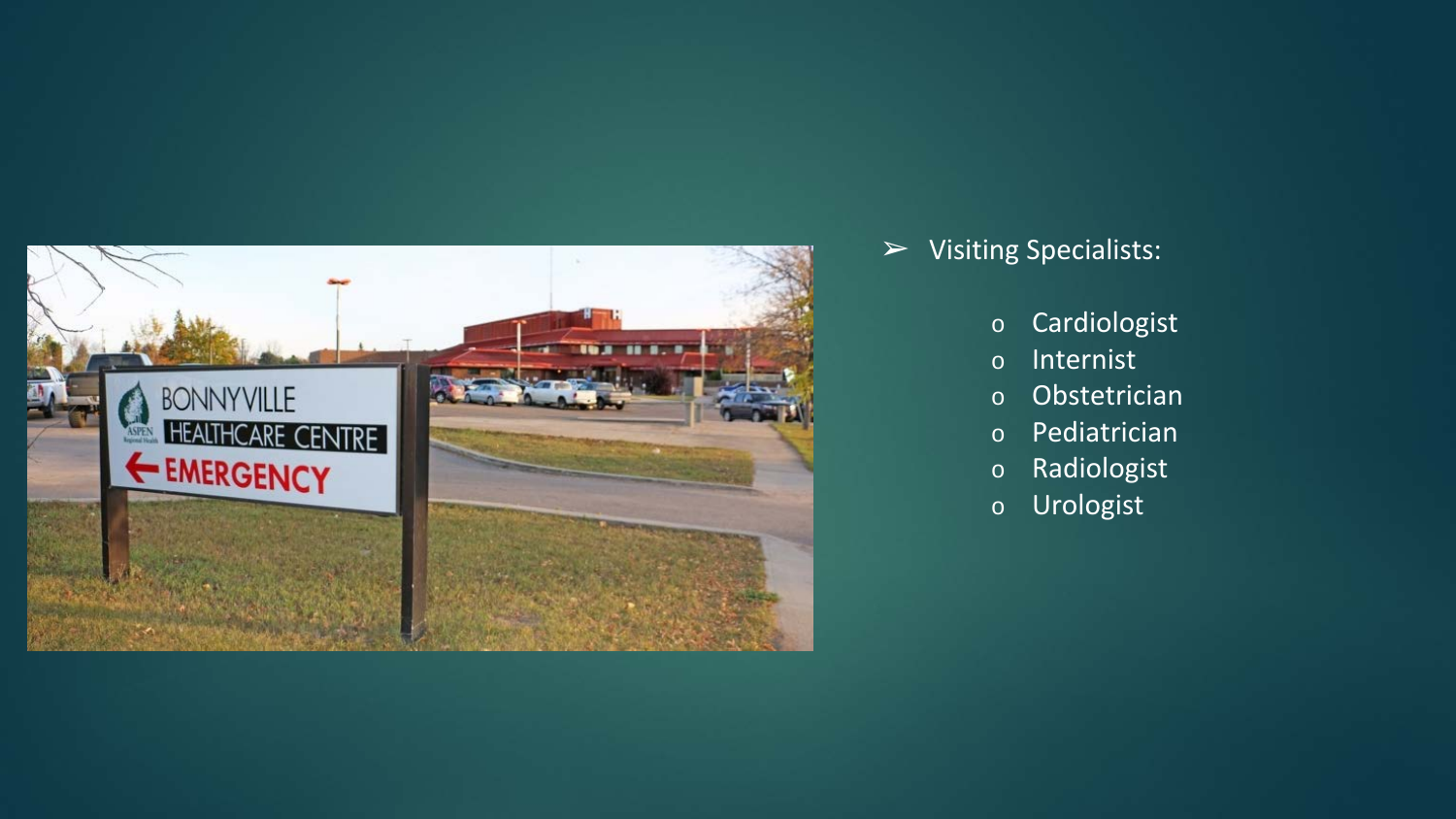# **Bonnyville Medical Clinic**

#101, 4610 50 St Bonnyville, AB T9N 0G2 (780) 826-3346

- $\triangleright$  13 Family Practitioners
- $\triangleright$  1 Nurse Practitioner
- $\triangleright$  INMD Specialist
- $\triangleright$  1 OB/GYN
- $\triangleright$  6 Part time physicians that work in association with clinic
- $> 5$  PCN RN's
- $\overline{2}$  PCN LPN's
- $\triangleright$  1 Dietician